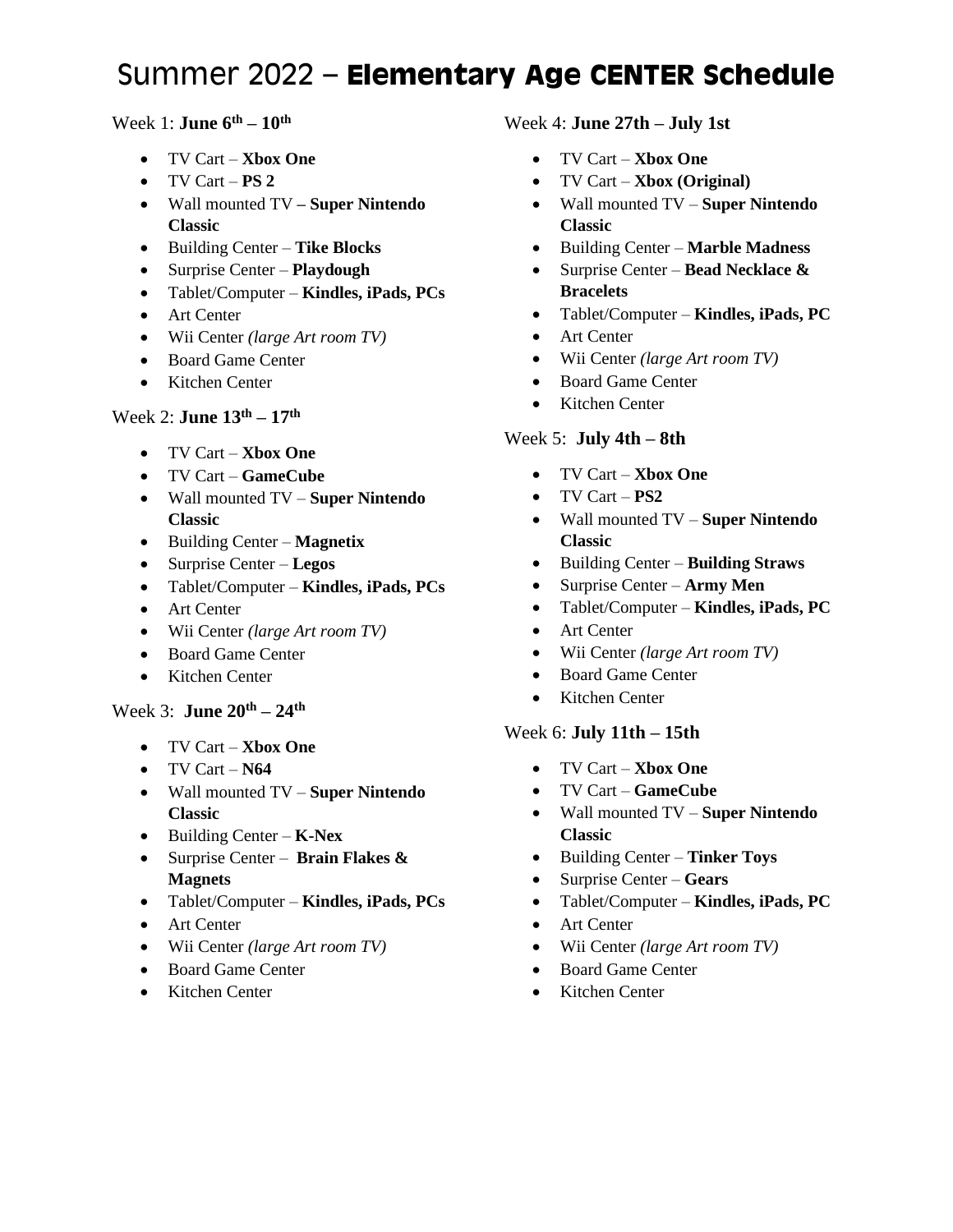# Summer 2022 – **Elementary Age CENTER Schedule**

# Week 7: **July 18th – 22nd**

- TV Cart **Xbox One**
- TV Cart **N64**
- Wall mounted TV **Super Nintendo Classic**
- Building Center **Tree Blocks + Lincoln Logs**
- Surprise Center **Fuse Beads**
- Tablet/Computer **Kindles, iPads, PC**
- Art Center
- Wii Center *(large Art room TV)*
- Board Game Center
- Kitchen Center

# Week 8: **July 25th – 29th**

- TV Cart **Xbox One**
- TV Cart **Xbox (Original)**
- Wall mounted TV **Super Nintendo Classic**
- Building Center **Crazy Forts**
- Surprise Center **Builder System & Ello Creation System**
- Tablet/Computer **Kindles, iPads, PC**
- Art Center
- Wii Center *(large Art room TV)*
- Board Game Center
- Kitchen Center

# Week 9: **August 1st – 5th**

- TV Cart **Xbox One**
- TV Cart **PS2**
- Wall mounted TV **Super Nintendo Classic**
- Building Center **Clubhouse Blocks**
- Surprise Center **Bead Necklace & Bracelets**
- Tablet/Computer **Kindles, iPads, PC**
- Art Center
- Wii Center *(large Art room TV)*
- Board Game Center
- Kitchen Center

### Week 10: **August 8th – 12th**

- TV Cart **Xbox One**
- TV Cart **GameCube**
- Wall mounted TV **Super Nintendo Classic**
- Building Center **Marble Madness**
- Surprise Center **Rainbow Looms**
- Tablet/Computer **Kindles, iPads, PC**
- Art Center
- Wii Center *(large Art room TV)*
- Board Game Center
- Kitchen Center

# Week 11: **August 15th – 19th**

- TV Cart **Xbox One**
- TV Cart **N64**
- Wall mounted TV **Super Nintendo Classic**
- Building Center **Building Straws**
- Surprise Center **Playdough**
- Tablet/Computer **Kindles, iPads, PC**
- Art Center
- Wii Center *(large Art room TV)*
- Board Game Center
- Kitchen Center

# Week 12: **August 22nd – 26th**

- TV Cart **Xbox One**
- TV Cart **Xbox (Original)**
- Wall mounted TV **Super Nintendo Classic**
- Building Center **Tike Blocks**
- Surprise Center **Floam**
- Tablet/Computer **Kindles, iPads, PC**
- Art Center
- Wii Center *(large Art room TV)*
- Board Game Center
- Kitchen Center